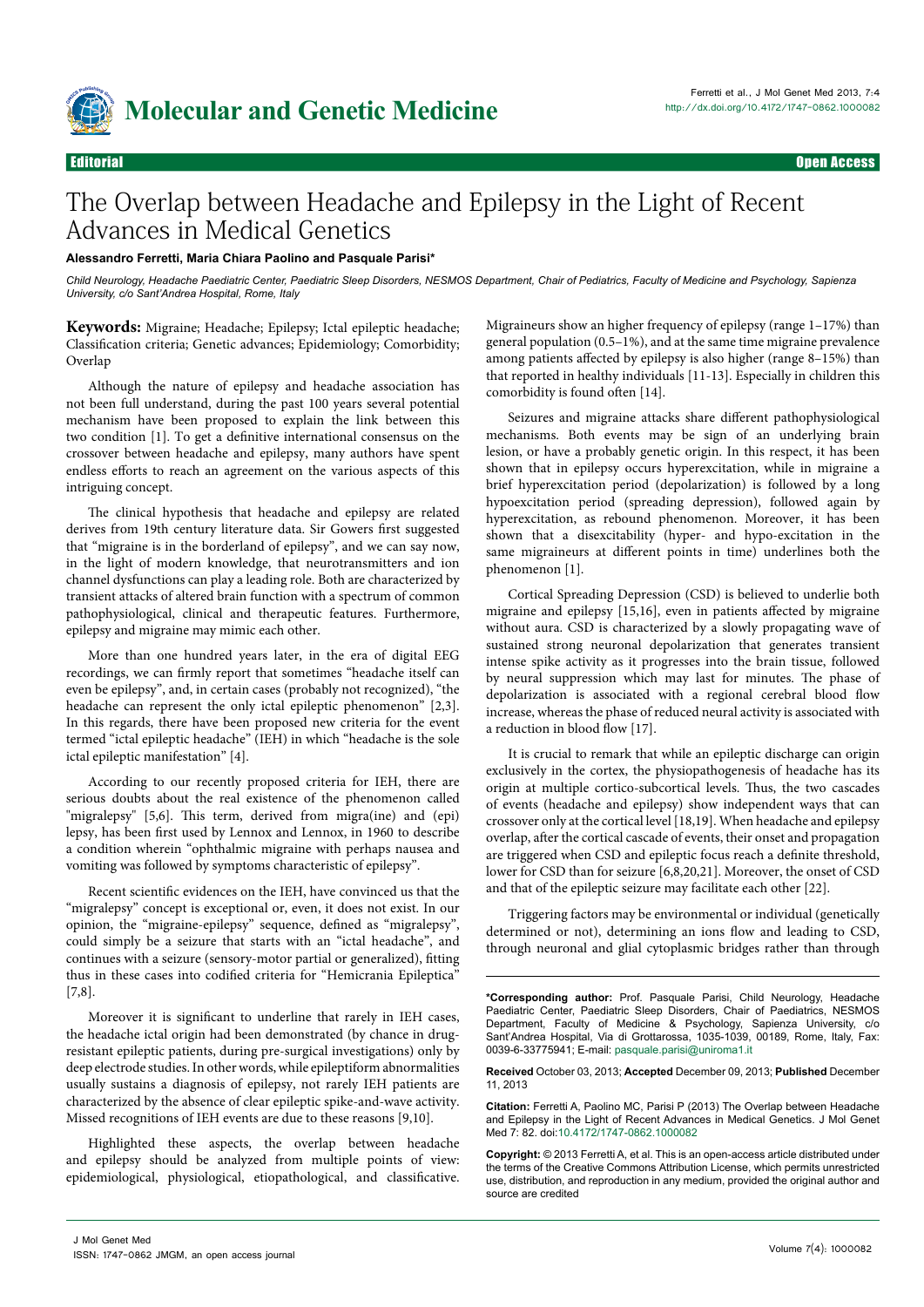Page 2 of 3

interstitial spaces, as usually occurs in the spreading of epileptic seizures.

Strong support for a shared genetic basis between headache and epilepsy comes from clinical/EEG and genetic studies on familial hemiplegic migraine, a rare monogenic subtype of migraine [23-25], where errors in the same gene may be associated with migraine in some cases and with epilepsy in others [26].

Gene mutations have been found using positional cloning techniques, mutation analysis, and traditional linkage analysis which require testing several hundreds or thousands of genetic markers across the genome and selecting those chromosomal regions that most closely segregate with the disease. A second linkage analysis strategy is affected sib-pair analysis in which affected siblings shared chromosomal regions that occur with a probability higher than by chance alone are identified. Candidate genes in the shared regions are then characterized testing single-nucleotide polymorphism (SNPs). The objective is to identify SNPs, and thus gene alleles, whose frequency significantly differs between cases and controls and increases susceptibility to the disease. A third, hypothesis-driven approach is direct testing of candidate genes in case–control association studies [27].

Recent studies propose common genetic substrates and a correlatone between phenotypic and genotypic linked to mutations in some ion transporters genes, including CACNA1A, ATP1A2, and SCN1A [28- 32]. Other geneting findigs are reported in literature to explain the link between migraine and epilepsy. They include mutations on SLC1A3, a member of the solute carrier family that encodes excitatory amino acid transporter 1, 57 POLG58, C10 and F259, which encode mitochondrial DNA polymerase and helicase twinkle [33]. Recently numerous genome-wide association studies and meta-analysis are identifying loci associated migraine and epilepsy susceptibility [34].

The fundamentals of molecular genetics, are important for clinicians to understand unprecedented insights into the pathogenesis of these disorders, and reveal promising treatment targets for future drug development. Further genetic, experimental and clinical investigations (molecular and multicenter clinical trials) are necessary to better understand this complex relationship; this approach could be the basis to create a definitive international consensus on this matter.

## **Conflict of Interest**

We have no conflict of interests to disclose regarding this "Invited Editorial".

#### **References**

- 1. [Parisi P, Striano P, Negro A, Martelletti P, Belcastro V \(2012\) Ictal epileptic](http://www.ncbi.nlm.nih.gov/pubmed/23015297) [headache: an old story with courses and appeals. J Headache Pain 13: 607-](http://www.ncbi.nlm.nih.gov/pubmed/23015297) [613.](http://www.ncbi.nlm.nih.gov/pubmed/23015297)
- 2. [Parisi P, Striano P, Belcastro V \(2013\) The crossover between headache and](http://www.ncbi.nlm.nih.gov/pubmed/23448210) [epilepsy. Expert Rev Neurother 13: 231-233.](http://www.ncbi.nlm.nih.gov/pubmed/23448210)
- 3. [Parisi P, Striano P, Verrotti A, Villa MP, Belcastro V \(2013\) What have we](http://www.ncbi.nlm.nih.gov/pubmed/23428422) [learned about ictal epileptic headache? A review of well-documented cases.](http://www.ncbi.nlm.nih.gov/pubmed/23428422) [Seizure 22: 253-258.](http://www.ncbi.nlm.nih.gov/pubmed/23428422)
- 4. [Parisi P, Striano P, Trenité DG, Verrotti A, Martelletti P, et al. \(2012\) 'Ictal](http://www.ncbi.nlm.nih.gov/pubmed/22623762) [epileptic headache': recent concepts for new classifications criteria. Cephalalgia](http://www.ncbi.nlm.nih.gov/pubmed/22623762) [32: 723-724.](http://www.ncbi.nlm.nih.gov/pubmed/22623762)
- 5. [Kasteleijn-Nolst Trenité D, Parisi P \(2012\) Migraine in the borderland of](http://www.ncbi.nlm.nih.gov/pubmed/23153206) [epilepsy: "migralepsy" an overlapping syndrome of children and adults?](http://www.ncbi.nlm.nih.gov/pubmed/23153206) [Epilepsia 53 Suppl 7: 20-25.](http://www.ncbi.nlm.nih.gov/pubmed/23153206)
- 6. [Verrotti A, Striano P, Belcastro V, Matricardi S, Villa MP, et al. \(2011\) Migralepsy](http://www.ncbi.nlm.nih.gov/pubmed/21429767) [and related conditions: advances in pathophysiology and classification. Seizure](http://www.ncbi.nlm.nih.gov/pubmed/21429767) [20: 271-275.](http://www.ncbi.nlm.nih.gov/pubmed/21429767)
- 7. [Parisi P, Kasteleijn-Nolst Trenité DG \(2010\) "Migralepsy": a call for revision of](http://www.ncbi.nlm.nih.gov/pubmed/20536529)  [the definition. Epilepsia 51: 932-933.](http://www.ncbi.nlm.nih.gov/pubmed/20536529)
- 8. [Belcastro V, Striano P, Kasteleijn-Nolst Trenité DG, Villa MP, Parisi P \(2011\)](http://www.ncbi.nlm.nih.gov/pubmed/21360158)  [Migralepsy, hemicrania epileptica, post-ictal headache and "ictal epileptic](http://www.ncbi.nlm.nih.gov/pubmed/21360158)  [headache": a proposal for terminology and classification revision. J Headache](http://www.ncbi.nlm.nih.gov/pubmed/21360158)  [Pain 12: 289-294.](http://www.ncbi.nlm.nih.gov/pubmed/21360158)
- 9. [Striano P, Belcastro V, Parisi P \(2012\) From "migralepsy" to "ictal epileptic](http://www.ncbi.nlm.nih.gov/pubmed/22341179)  [headache" concept. Epilepsy Behav 23: 392.](http://www.ncbi.nlm.nih.gov/pubmed/22341179)
- 10. [Belcastro V, Striano P, Parisi P \(2013\) Interictal and periictal headache in](http://www.ncbi.nlm.nih.gov/pubmed/23279739)  [patients with epilepsy: migraine-triggered seizures or epilepsy-triggered](http://www.ncbi.nlm.nih.gov/pubmed/23279739)  [headache? Eur J Neurol 20: 1333-1334.](http://www.ncbi.nlm.nih.gov/pubmed/23279739)
- 11. [Leniger T, Isbruch K, von den Driesch S, Diener HC, Hufnagel A \(2001\)](http://www.ncbi.nlm.nih.gov/pubmed/11580767)  [Seizure-associated headache in epilepsy. Epilepsia 42: 1176-1179.](http://www.ncbi.nlm.nih.gov/pubmed/11580767)
- 12. [Toldo I, Perissinotto E, Menegazzo F, Boniver C, Sartori S, et al. \(2010\)](http://www.ncbi.nlm.nih.gov/pubmed/20112041)  [Comorbidity between headache and epilepsy in a pediatric headache center. J](http://www.ncbi.nlm.nih.gov/pubmed/20112041)  [Headache Pain 11: 235-240.](http://www.ncbi.nlm.nih.gov/pubmed/20112041)
- 13. [Verrotti A, Coppola G, Spalice A, Di Fonzo A, Bruschi R, et al. \(2011\) Peri-ictal](http://www.ncbi.nlm.nih.gov/pubmed/21445630)  [and inter-ictal headache in children and adolescents with idiopathic epilepsy: a](http://www.ncbi.nlm.nih.gov/pubmed/21445630)  [multicenter cross-sectional study. Childs Nerv Syst 27: 1419-1423.](http://www.ncbi.nlm.nih.gov/pubmed/21445630)
- 14. [Clarke T, Baskurt Z, Strug LJ, Pal DK \(2009\) Evidence of shared genetic risk](http://www.ncbi.nlm.nih.gov/pubmed/19674062)  [factors for migraine and rolandic epilepsy. Epilepsia 50: 2428-2433.](http://www.ncbi.nlm.nih.gov/pubmed/19674062)
- 15. [Moskowitz MA, Nozaki K, Kraig RP \(1993\) Neocortical spreading depression](http://www.ncbi.nlm.nih.gov/pubmed/8382735)  [provokes the expression of c-fos protein-like immunoreactivity within trigeminal](http://www.ncbi.nlm.nih.gov/pubmed/8382735)  [nucleus caudalis via trigeminovascular mechanisms. J Neurosci 13: 1167-](http://www.ncbi.nlm.nih.gov/pubmed/8382735) [1177.](http://www.ncbi.nlm.nih.gov/pubmed/8382735)
- 16. [Zhang X, Levy D, Kainz V, Noseda R, Jakubowski M, et al. \(2011\) Activation](http://www.ncbi.nlm.nih.gov/pubmed/21416489)  [of central trigeminovascular neurons by cortical spreading depression. Ann](http://www.ncbi.nlm.nih.gov/pubmed/21416489)  [Neurol 69: 855-865.](http://www.ncbi.nlm.nih.gov/pubmed/21416489)
- 17. [Woods RP, Iacoboni M, Mazziotta JC \(1994\) Brief report: bilateral spreading](http://www.ncbi.nlm.nih.gov/pubmed/7969360)  [cerebral hypoperfusion during spontaneous migraine headache. N Engl J Med](http://www.ncbi.nlm.nih.gov/pubmed/7969360)  [331: 1689-1692.](http://www.ncbi.nlm.nih.gov/pubmed/7969360)
- 18. [Parisi P, Piccioli M, Villa MP, Buttinelli C, Kasteleijn-Nolst Trenité DG \(2008\)](http://www.ncbi.nlm.nih.gov/pubmed/18191908)  [Hypothesis on neurophysiopathological mechanisms linking epilepsy and](http://www.ncbi.nlm.nih.gov/pubmed/18191908)  [headache. Med Hypotheses 70: 1150-1154.](http://www.ncbi.nlm.nih.gov/pubmed/18191908)
- 19. [Parisi P \(2009\) Why is migraine rarely, and not usually, the sole ictal epileptic](http://www.ncbi.nlm.nih.gov/pubmed/19223208)  [manifestation? Seizure 18: 309-312.](http://www.ncbi.nlm.nih.gov/pubmed/19223208)
- 20. [Parisi P \(2009\) Who's still afraid of the link between headache and epilepsy?](http://www.ncbi.nlm.nih.gov/pubmed/19705058)  [Some reactions to and reflections on the article by Marte Helene Bjørk and co](http://www.ncbi.nlm.nih.gov/pubmed/19705058)[workers. J Headache Pain 10: 327-329.](http://www.ncbi.nlm.nih.gov/pubmed/19705058)
- 21. [Kasteleijn-Nolst Trenite DG, Verrotti A, Di Fonzo A, Cantonetti L, Bruschi R, et](http://www.ncbi.nlm.nih.gov/pubmed/20963464)  [al. \(2010\) Headache, epilepsy and photosensitivity: how are they connected? J](http://www.ncbi.nlm.nih.gov/pubmed/20963464)  [Headache Pain 11: 469-476.](http://www.ncbi.nlm.nih.gov/pubmed/20963464)
- 22. [Cai S, Hamiwka LD, Wirrell EC \(2008\) Peri-ictal headache in children:](http://www.ncbi.nlm.nih.gov/pubmed/18639751)  [prevalence and character. Pediatr Neurol 39: 91-96.](http://www.ncbi.nlm.nih.gov/pubmed/18639751)
- 23. [Escayg A, Goldin AL \(2010\) Sodium channel SCN1A and epilepsy: mutations](http://www.ncbi.nlm.nih.gov/pubmed/20831750)  [and mechanisms. Epilepsia 51: 1650-1658.](http://www.ncbi.nlm.nih.gov/pubmed/20831750)
- 24. [Riant F, Ducros A, Ploton C, Barbance C, Depienne C, et al. \(2010\) De novo](http://www.ncbi.nlm.nih.gov/pubmed/20837964)  [mutations in ATP1A2 and CACNA1A are frequent in early-onset sporadic](http://www.ncbi.nlm.nih.gov/pubmed/20837964)  [hemiplegic migraine. Neurology 75: 967-972.](http://www.ncbi.nlm.nih.gov/pubmed/20837964)
- 25. [De Fusco M, Marconi R, Silvestri L, Atorino L, Rampoldi L, et al. \(2003\)](http://www.ncbi.nlm.nih.gov/pubmed/12539047)  [Haploinsufficiency of ATP1A2 encoding the Na+/K+ pump alpha2 subunit](http://www.ncbi.nlm.nih.gov/pubmed/12539047)  [associated with familial hemiplegic migraine type 2. Nat Genet 33: 192-196.](http://www.ncbi.nlm.nih.gov/pubmed/12539047)
- 26. [Vanmolkot KR, Kors EE, Hottenga JJ, Terwindt GM, Haan J, et al. \(2003\) Novel](http://www.ncbi.nlm.nih.gov/pubmed/12953268)  [mutations in the Na+, K+-ATPase pump gene ATP1A2 associated with familial](http://www.ncbi.nlm.nih.gov/pubmed/12953268)  [hemiplegic migraine and benign familial infantile convulsions. Ann Neurol 54:](http://www.ncbi.nlm.nih.gov/pubmed/12953268)  [360-366.](http://www.ncbi.nlm.nih.gov/pubmed/12953268)
- 27. [Silberstein S, Dodick D \(2013\) Migraine genetics a review: part I. Headache](http://www.ncbi.nlm.nih.gov/pubmed/23848970)  [53: 1207-1217.](http://www.ncbi.nlm.nih.gov/pubmed/23848970)
- 28. [Rogawski MA \(2012\) Migraine and Epilepsy—Shared Mechanisms within the](http://www.ncbi.nlm.nih.gov/pubmed/22787613)  [Family of Episodic Disorders. 4th edition. Bethesda \(MD\): National Center for](http://www.ncbi.nlm.nih.gov/pubmed/22787613)  [Biotechnology Information \(US\).](http://www.ncbi.nlm.nih.gov/pubmed/22787613)
- 29. [Zangaladze A, Asadi-Pooya AA, Ashkenazi A, Sperling MR \(2010\) Sporadic](http://www.ncbi.nlm.nih.gov/pubmed/20071244)  [hemiplegic migraine and epilepsy associated with CACNA1A gene mutation.](http://www.ncbi.nlm.nih.gov/pubmed/20071244)  [Epilepsy Behav 17: 293-295.](http://www.ncbi.nlm.nih.gov/pubmed/20071244)